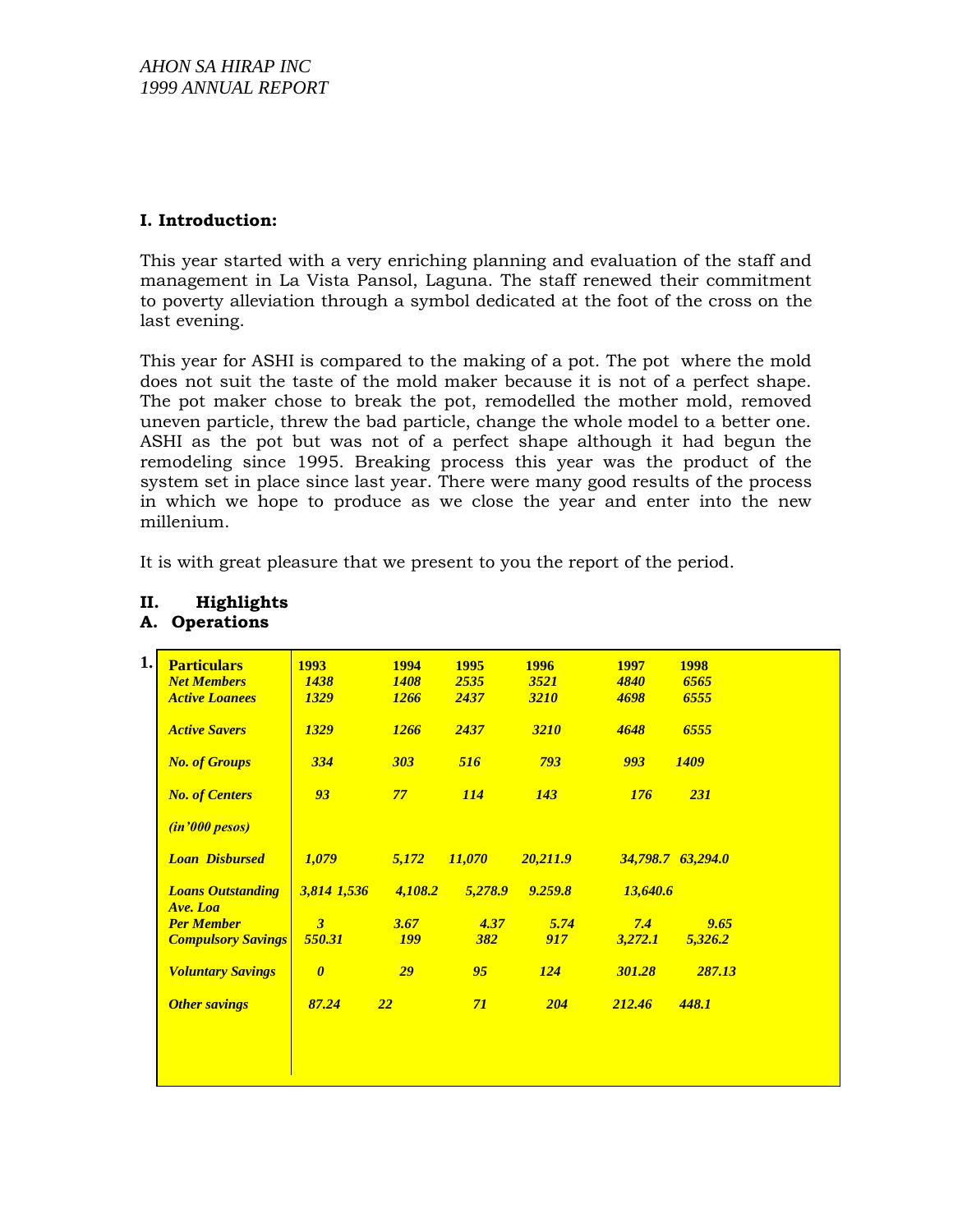# *AHON SA HIRAP INC 1999 ANNUAL REPORT*

This semester we have added 911 members  $\&$  460 members dropped out, for a total of 6,946 membership. One of the big highlight of this semester is the increasing number of drop outs particularly Laguna East, Jalajala & Muntinlupa. Three main factors are:

- a. The strict center discipline, brought the members to terminate their delinquent group mates. This is the center initiative. The peer group responsibility on payment of loans for their group mates is a heavy burden, that they would rather change the delinquent member for a new one.
- b. The term of 6 months or 25 weeks repayment option over the 50 weeks repayment was also a factor. The members did not anticipate the crisis especially for those in vending business. The rate return of capital was low compared the past year. It was members option not to continue after payment of loan.
- c. Migration to other places within the region. Members' family transfer to another place to seek other employment & livelihood opportunities.

As result, the affected branches conducted regrouping and retraining during the period. They have also encouraged the affected centers to get longer term of payment of loan to make it easy for them and their group and their credit rating will improve.

# **2. Savings Mobilization**



Compulsory Savings refers to 5 % deducted from General Loan and 5 % interest income collected from every Group Fund loan (Salamat Fund 1&2), including Emergency Fund savings: one peso collected every meeting. In the graph, maturing branches like Laguna South & Jalajala who have higher loans have the highest % of compulsory savings.

Voluntary savings composed of Children's Savings which has 2 years maturity and personal fund which is withdrawable any time. The branch that has the highest Children Savings for the period is Talimbin, while Laguna East have the

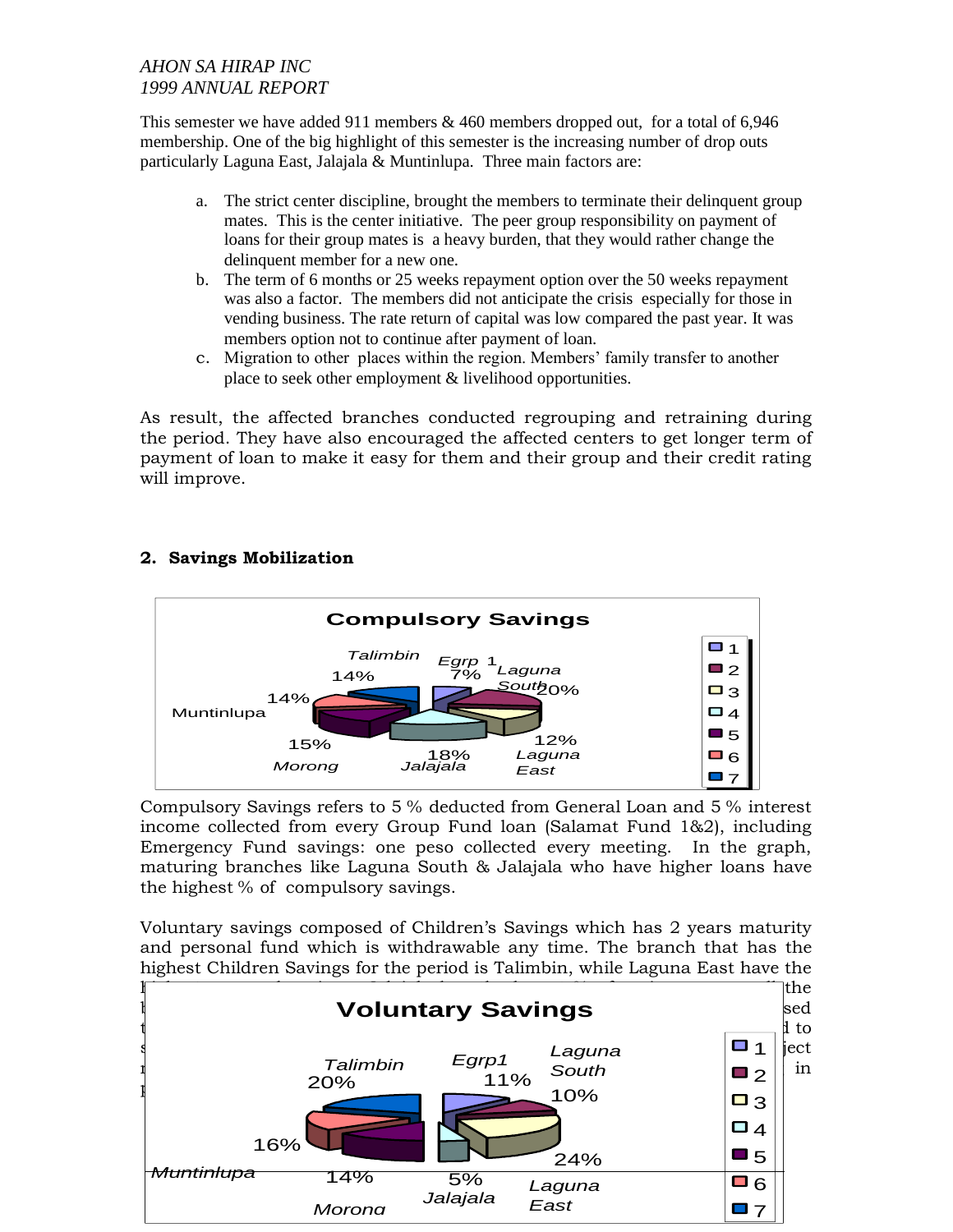## **3. Social Development**

The following were some activities undertaken to foster unity and cohesiveness of the centers in the branches:

- 1. Sports festival for all branches
- **2.** Center Chief Workshop which featured team building exercises. Laguna East and EGRP 1 used the activities they went through during Planning and Evaluation : Building a tower, collage, trust walk etc.
- **3.** Muntinlupa Branch Anniversary featured cooking demonstration
- **4.** Alay-lakad- Talimbin sponsored a half day walk around binangonan in support to environment protection and protest against forest denudation. 80% of the members attended the activity.
- **5.** Egrp 1 & Morong Anniversary

### **B. STAFFING**

#### **New staff:**

Three FCO's have passed probationary period and now assigned in Morong, Muntinlupa and Laguna East. Twelve new FCO have begun their probationary period, six begun last May and hope to be regular by the end of this year & seven started in June hope to be regular by January. Two are still on their phase 2 training.

### **Promotions:**

Three staff are now on training for Branch Managers for Laguna East, Muntinlupa and EGRP 2. Two passed their first 5 months and are completing the last month of their probation. One has to be re-trained because of problems in the branch that did not give good credibility. He had begun the training in the next 6 months beginning July in a new start-up branch. Three staff are being trained as accounts officer for Muntinlupa , Morong, new branches to be set up next year. One have passed the training and is now on-probation ,one have to be extended for more training & the last one have to be evaluated for her readiness for the position. Cashier's position have to be opened up in all the branches for internal control. Seven FCO are taking some responsibility over and above field work in the daily deposit and maintenance of cash positon.

One staff have successfully passed the training as Area Manager and is now on probation. It was planned to have one more staff to be trained as area manager, but due to some problems in the branches, the staff has to be retained as branch manager for Talimbin Branch until December.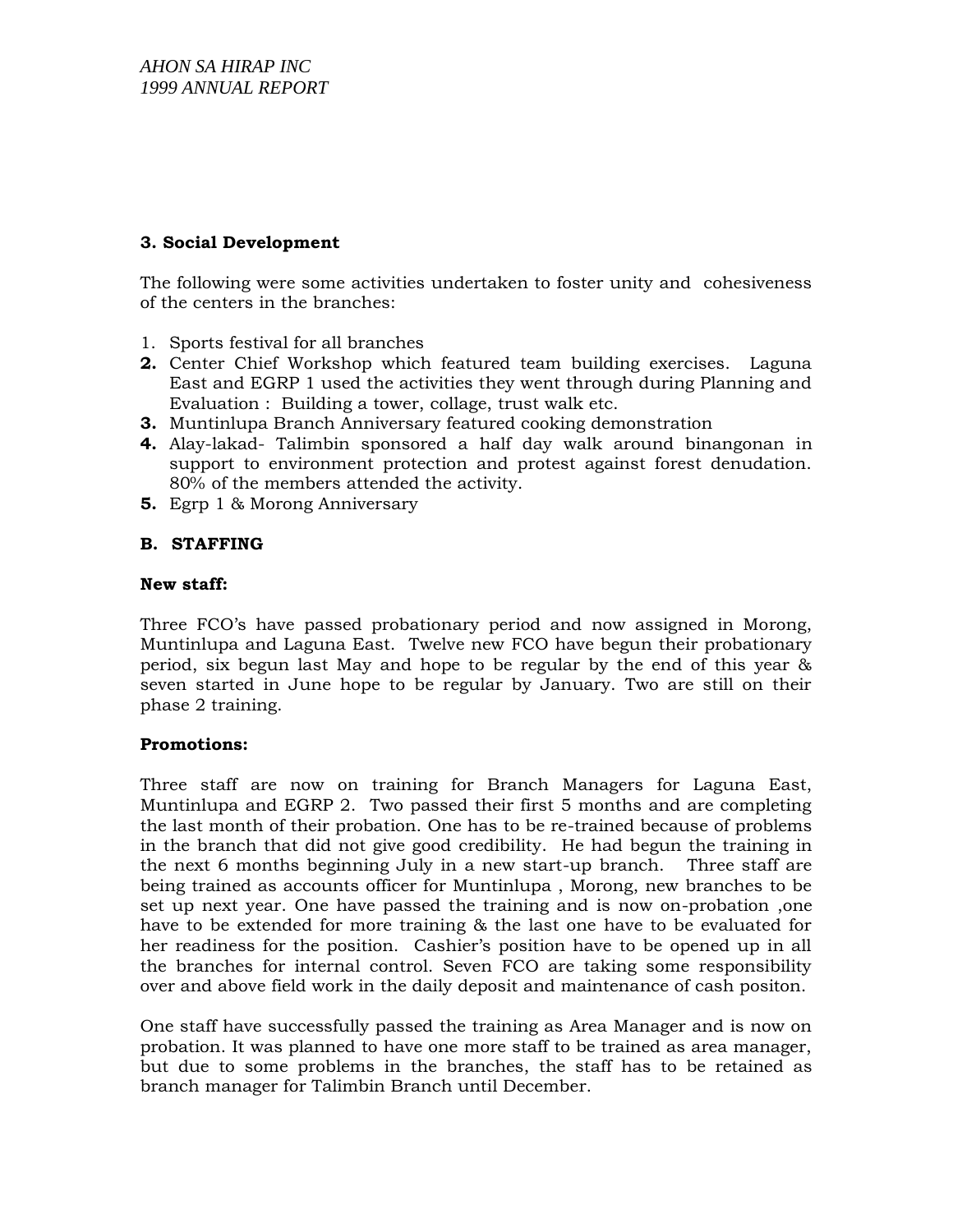At the close of the 1st semester, ASHI has 68 staff and is still in need of at least 5 staff to complete the staffing for all branches including staff for the new branch being set –up in Antique beginning July of this year. Continues recruitment, training and selection will be undertaken until end of August of the year. Staffing will be finalized for the year 2000 by the end of the 3rd Quarter this year.

### **C. Training & Development**

### **1. New Staff Training**

The module for Phase 1& 2 training were finalized together with the assessment process from the branch, area and head office level. The continuing training for probationary FCO has yet to be finalized. The branches need to be supervised in relation to proper assessment of staff on this stage before regularization.

### **2. Competency Based Training**

- **a. FCO-** all staff were divided in to three batches, a mixture of new, junior and senior staff at all levels. The training started in March and will be completed in November. The module included all the aspects of Field Supervision. The is a two- day (Friday-Saturday) in a month training. Part I included: Concepts of Poverty, Theories of motivation and Group Formation. Part II Loan Process, Monitoring and Releases & Part III is Center-wise Planning.
- **b. Accounts Officers-** training for senior as well as new accounts officer together with Branch Managers and Area Managers were conducted in two parts. A two-day seminar held last February and April. The session included basic accounting cycle, posting, bank reconciliation statement, ratios and fundamentals of microfinance standards. The 3rd part will be held in October for trial balance and financial statement preparation.
- **c. Branch Managers-** early this year we have completed the training for competencies for branch managers which is a three-year program on Leadership, Financial Management, Pernonnel Management etc. This is a two-day workshop held every other month. The module on leadership was completed, which included the topics Situational Leadership, Time Management, Communication –Levelling, Assertiveness.

### **3. Training feedback**

Insol in partnership with ASHI conducted the workshop and training. We have asked feedback so that we can improve the training program.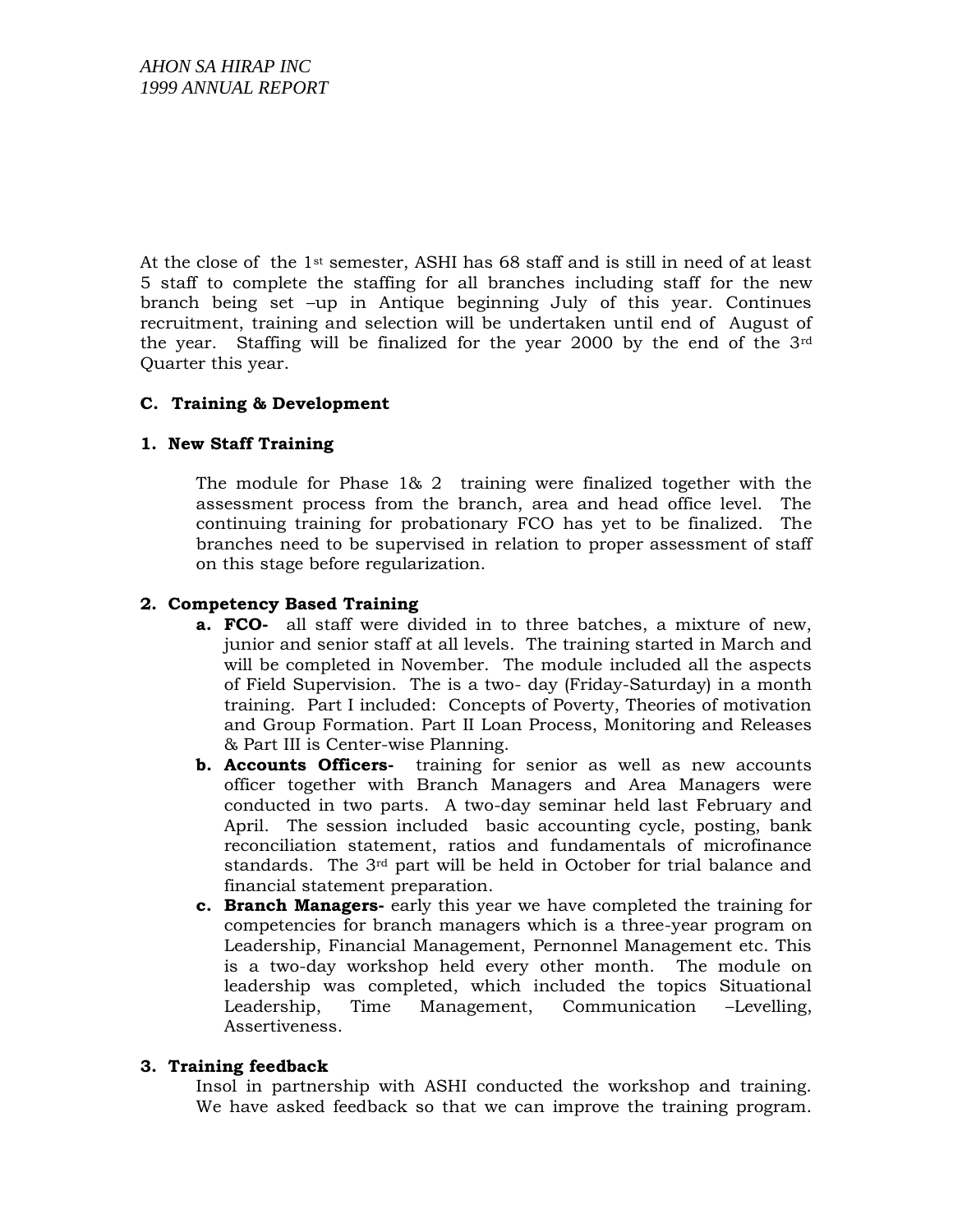We have compiled in a separate file for the information of the board and the partners for capacity-building.

#### **D. Portfolio Management:**

Jalajala Branch still is working hard to collect large amount of past due, one staff have been assigned to do the collection. She is able to collect an average of P7,000/month. The branch is optimistic that they will reduce if not collect all the large amount of past due by the end of the year. Morong also targets the over 2 year old past due to collected by the end of the year. Laguna South suffered some setback in three centers, Tadlac, Bambang and Butong 1. The arrears in the 1<sup>st</sup> quarter became past due in the 1<sup>st</sup> month of the  $2<sup>nd</sup>$  quarter. At the end of  $2<sup>nd</sup>$  quarter, only the past due of Butong 1 remain uncollected amounting to P 122,230.00. Butong center 1 is the oldest center whose members loan ranges from 25,000-50,000.00. October 1998 typhoon had hit their livestock projects and have requested the branch for restructuring of loans



for 40 members of the center. The branch did not approve the restructuring because not all of them have been severely affected. The center continued to have arrears in payment. Another incident contributed to this problem is the loss of the collection amounting to P14,000 in the hands of the center chief.. The center did not believe that this got lost and have lost confidence on her. The center did not want to further forced her to pay back instead ask her to pay back her loan and leave the group and center. The center now is undergoing retraining and regrouping. They will be able to pay back by end of October as stated in the promissory notes. Other than this, all centers of Laguna South have 100% repayment.

### **E. Financial Management:**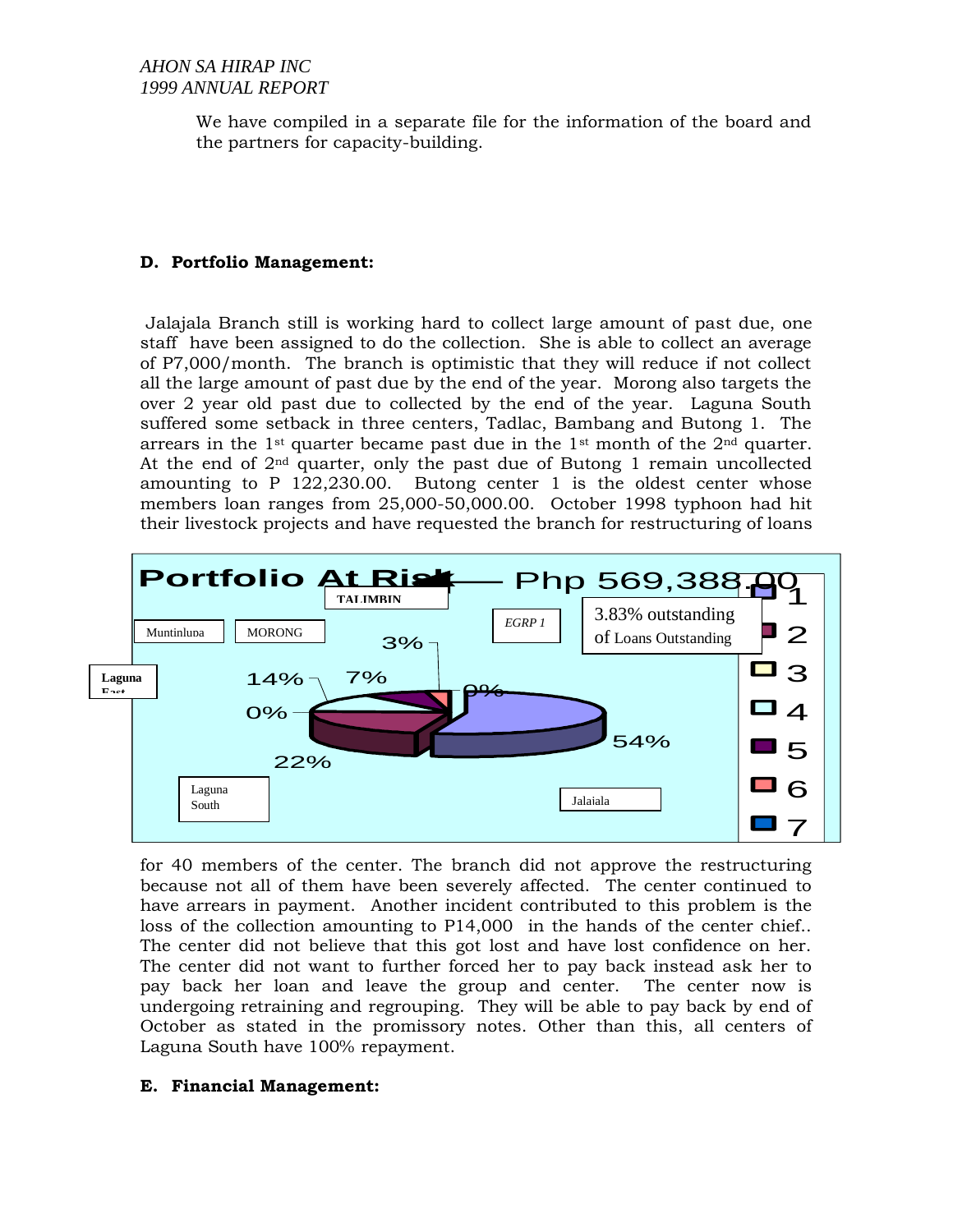### *AHON SA HIRAP INC 1999 ANNUAL REPORT*

**1. Financial Report (Annex 1)** 

# **2. Financial Performance:**

At the close of the semester, ASHI's operational self-sufficiency by branch are as follows:



Three branches have reached self sufficiency Laguna South, Laguna East, Laguna East and Talimbin. The greatest factor for this was the staff salaries & wages. Most of the staff in Laguna South and Talimbin are still on probation. For Laguna East, the big outreach and good performance (100% repayment, no arrears, no past due) contributed to the break-even point. For Jalajala, Muntinlupa & Morong, the challenge to improve outreach is great, since the staff in these branches are mostly the senior staff of ASHI.

Conclusion:

We are not yet fulfilled in our accomplishment so far. We do not glory in all the laurels of overcoming repayment crisis, we will continue to struggle to empower women to overcome poverty and be agent of change for the rest of the women in her community.

*Thank you very much for sharing our vision for the poor. Together we will cut the cycle of poverty and restore the dignity of poor women in the Philippines. \* We are looking forward to*